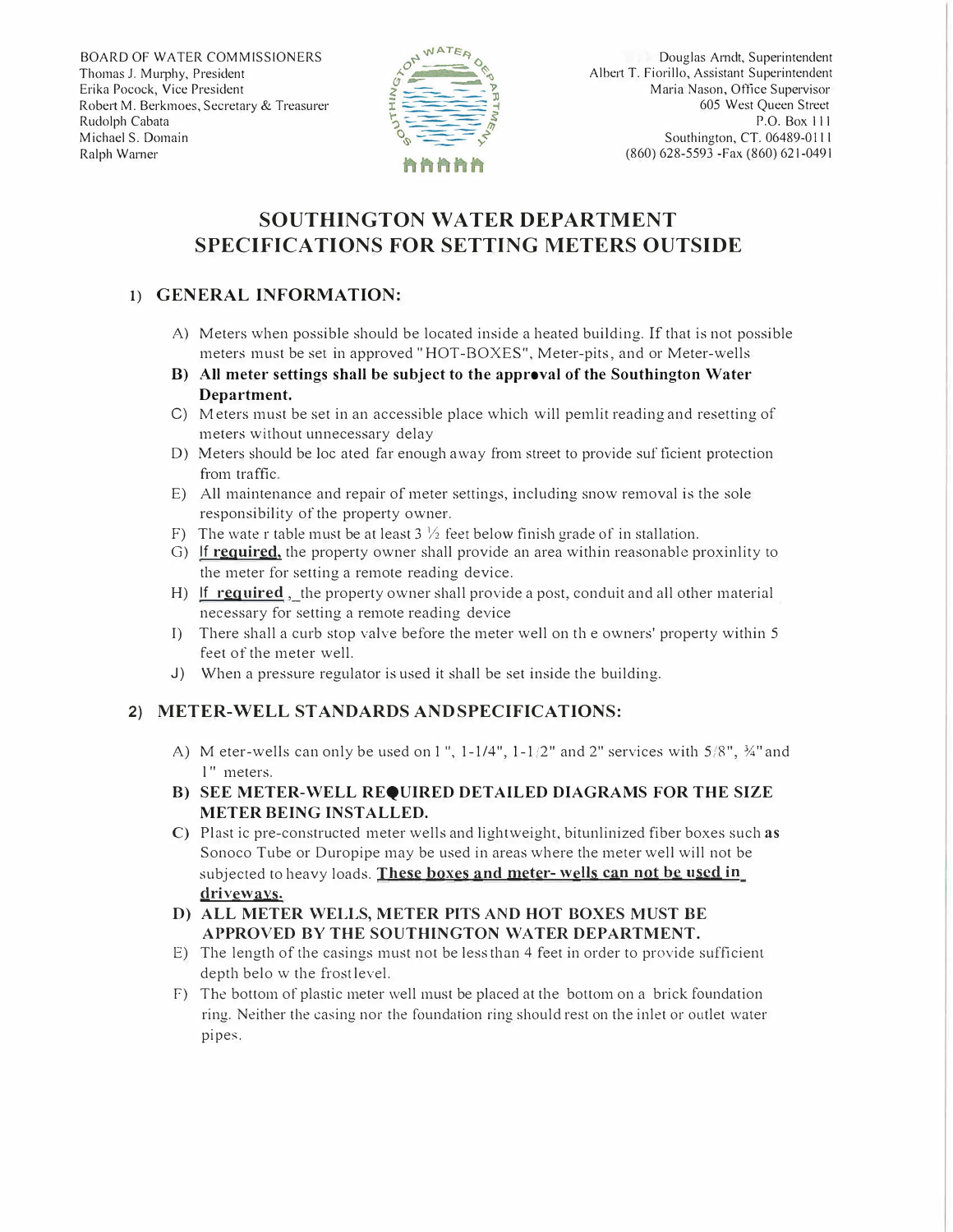- G) The meter well cover sha II be double lid type with pentagonal lock bolt such as Ford Meter Box Company's Wabash Double Lid Cover No. W3 or accepted equal. If the meter well is located in a driveway or other place where it will be subject to heavy loads, then the 1 ½" or 2" meter pit detail must be followed.
- H) Joints between the cover and meter well casing must be thoroughly sealed to prevent escape of warm air and the admittance of surface water.
- I) The meter yoke shall be riser type with two angled ball valves as manufactured by Ford Meter Box Company, Inc. or accepted equal. Riser yoke shall be the proper size and model for the meter desired. A PVC pipe supp01t bar is acceptable.
- J) Connections to the inlet and outlet of the meter well can be flared or compression fittings.
- K) The top of the meter must be at least 12 inches, but not more than 18 inches below the finished grade.
- L) The meter must be set in the center of the casing pipe to prevent the meter from coming to close to cold surfaces.
- M) An insulating blank consisting  $4'X4'$  by  $3/32''$  of minicel cross- linked polyethylene shall be fitted over the meter, not covering the meter dial or accessories so as to help trap heat in the lower part of the meter well.
- N) See detailed Specification below.

#### **3) METER-PIT ST ANDARDS ANDSPECIFICATIONS**

- A) Meter-pits are mostly used on services pipes larger than 2 inches with  $1 \frac{1}{2}$  inch meters or larger.
- B) Pits are to be constructed of cast in place 12" thick 5,000 P.S.I. concrete with rebar, waterproofed with bitumastic and sealed with 1" dia. Butyl rubber or equivalent.
- C) Pits used for meters only must have the following dimensions  $6' \times 4' \times 6'$
- D) Pits use in combination with fire protection systems must be l0'x 10' and have a minimum height of 7' 6".
- E) The entrance must be a  $2'-7''$  square opening with a Bilco type  $J$  or equal aluminum hatchway for precasted pits and positioned over the ladder rungs.
- F) See detailed Specification below.

#### 4) HOT BOX STANDARDS AND SPECIFICATIONS

- A) HOT BOXES can be used on services of any size.
- 8) HOT BOXES required on any new service with cross-connection controls to be located outside of a build ing
- C) Accepted HOT BOXES are manufactured by HOT BOX@ of Jacksonville FL. or equivalent. **Equivalents must be approved by the Southington Water** Department.

Revised 4-4-14